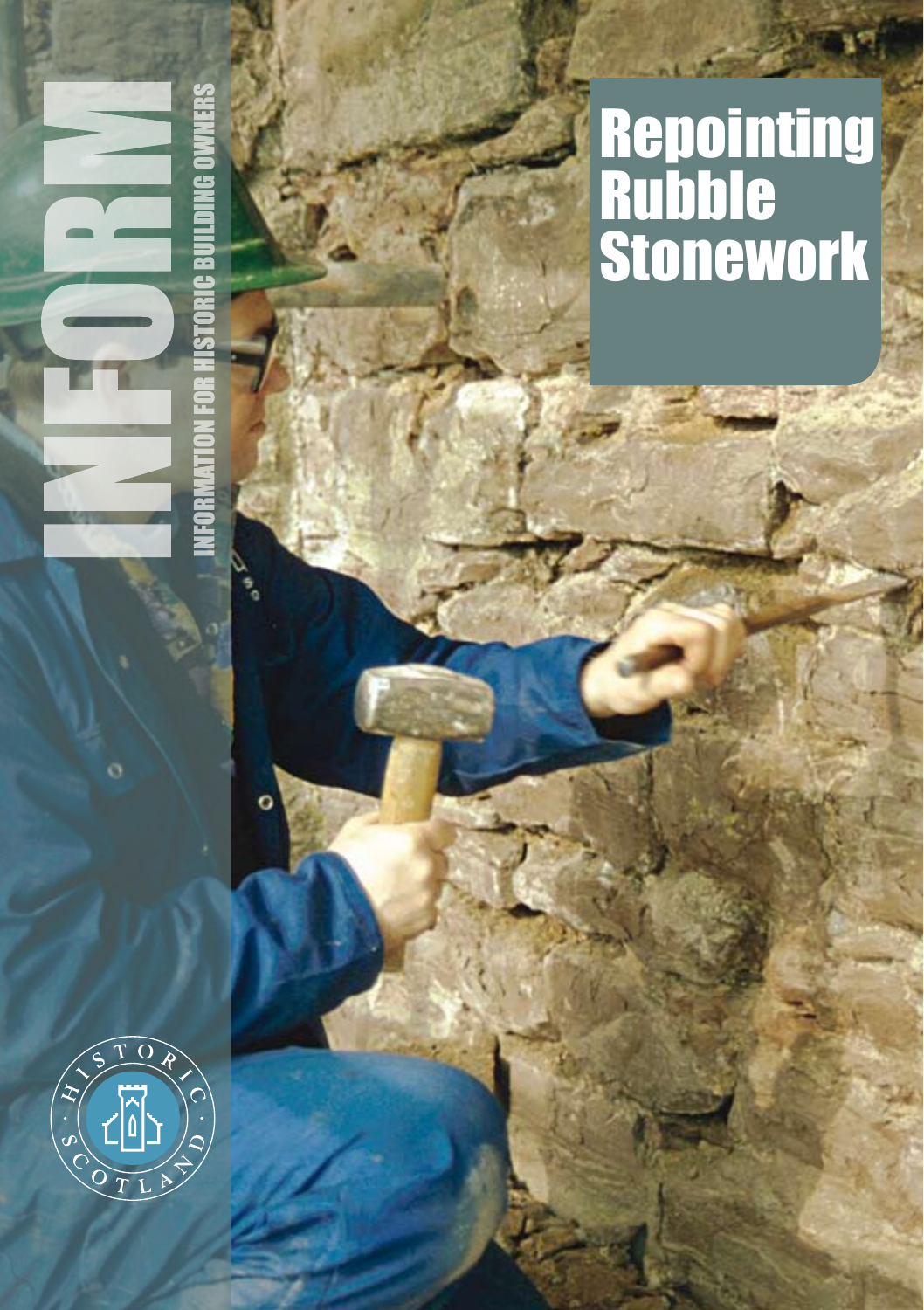**In traditionally built rubble stone walling it should be expected that the mortar that was used in its original construction will deteriorate over time and a need for repointing will eventually occur. If the wall was correctly built in the first place this is only liable to be required some time after the first 100 years. If repointed properly a further century of life can readily be expected from the wall without much additional maintenance. Over the last few decades the processes involved in doing this work effectively have not been fully understood. As a result, much superficial and inappropriate work has been carried out that will not last as long and will soon have to be redone. This INFORM aims to guide building owners through the steps that are required for contractors to carry out repointing work properly.** 

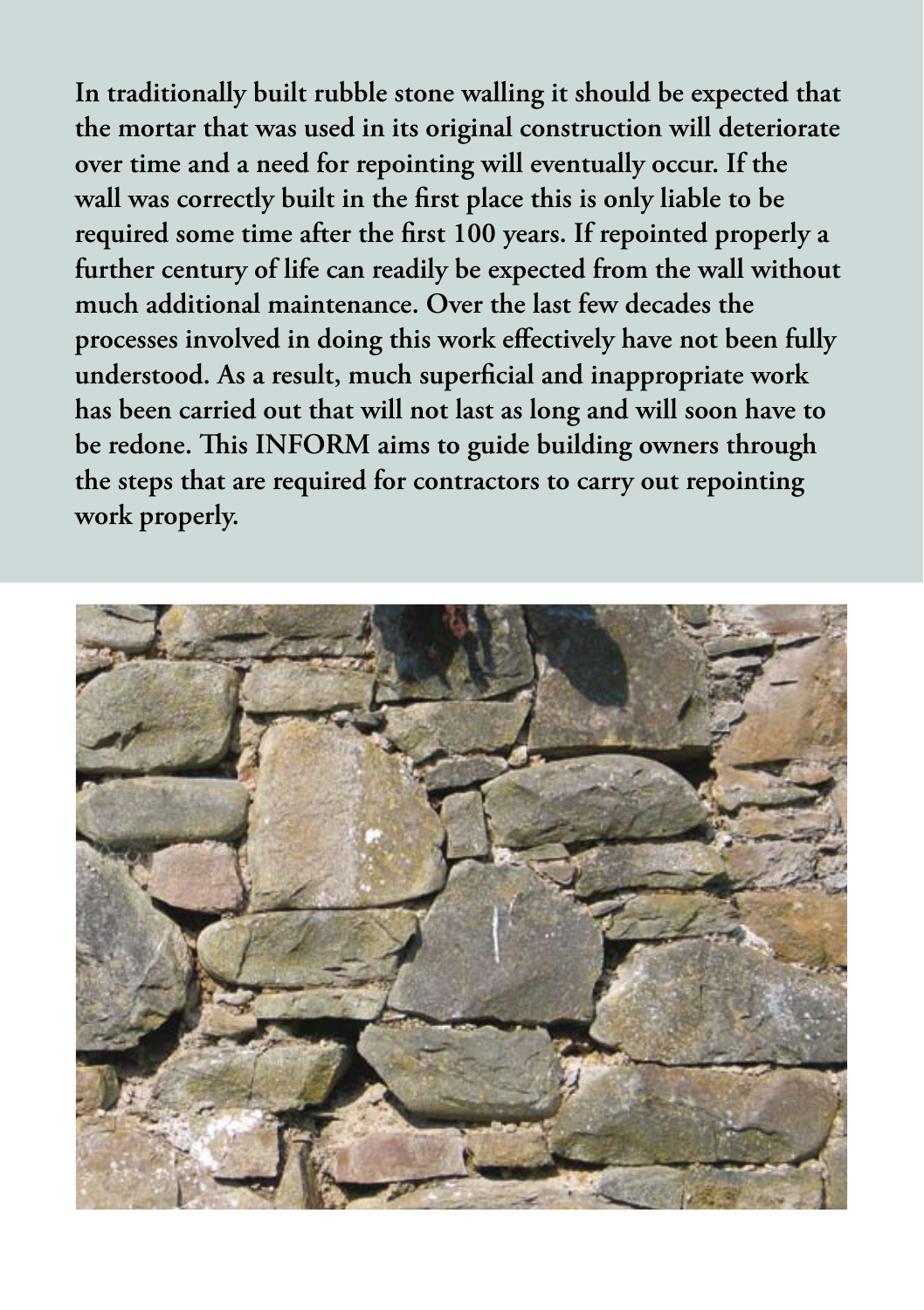# The need for pinning stones

When traditional rubble stone masonry walls were originally constructed it was common practice to use a variety of small stones, called pinnings, to make the larger stones secure in the wall. Both the large and small stones were bedded, or set, in lime mortar (although, occasionally, clay was used as a mortar). Throughout the country a variety of materials were used in constructing walls, and to make them as structurally sound and weather-tight as possible. This gave rubble walls distinctively varied appearances across the country depending upon what local practices and materials were used.

Depending upon the region, the lime mortar finish around the stones could be flush or slightly recessed so that all of the stone faces could be obviously seen. Elsewhere the mortar can be found to be progressively smeared over the faces of the rough stones until the final finish almost emerges as a full lime render. In other areas additional lines of small stones were pushed into the wet mortar or joint lines were drawn onto the wall face before it set to give the impression of squared stonework.



Irrespective of the finish, the underlying rubble stones were generally originally built so that the stones and smaller pinnings touched each other. In that way the structural load of the wall could be satisfactorily carried to its foundation whilst the mortar still had to set. This building process is an important point to bear in mind when carrying out repointing work because, if it is ignored, the visual appearance of the wall can be significantly altered.

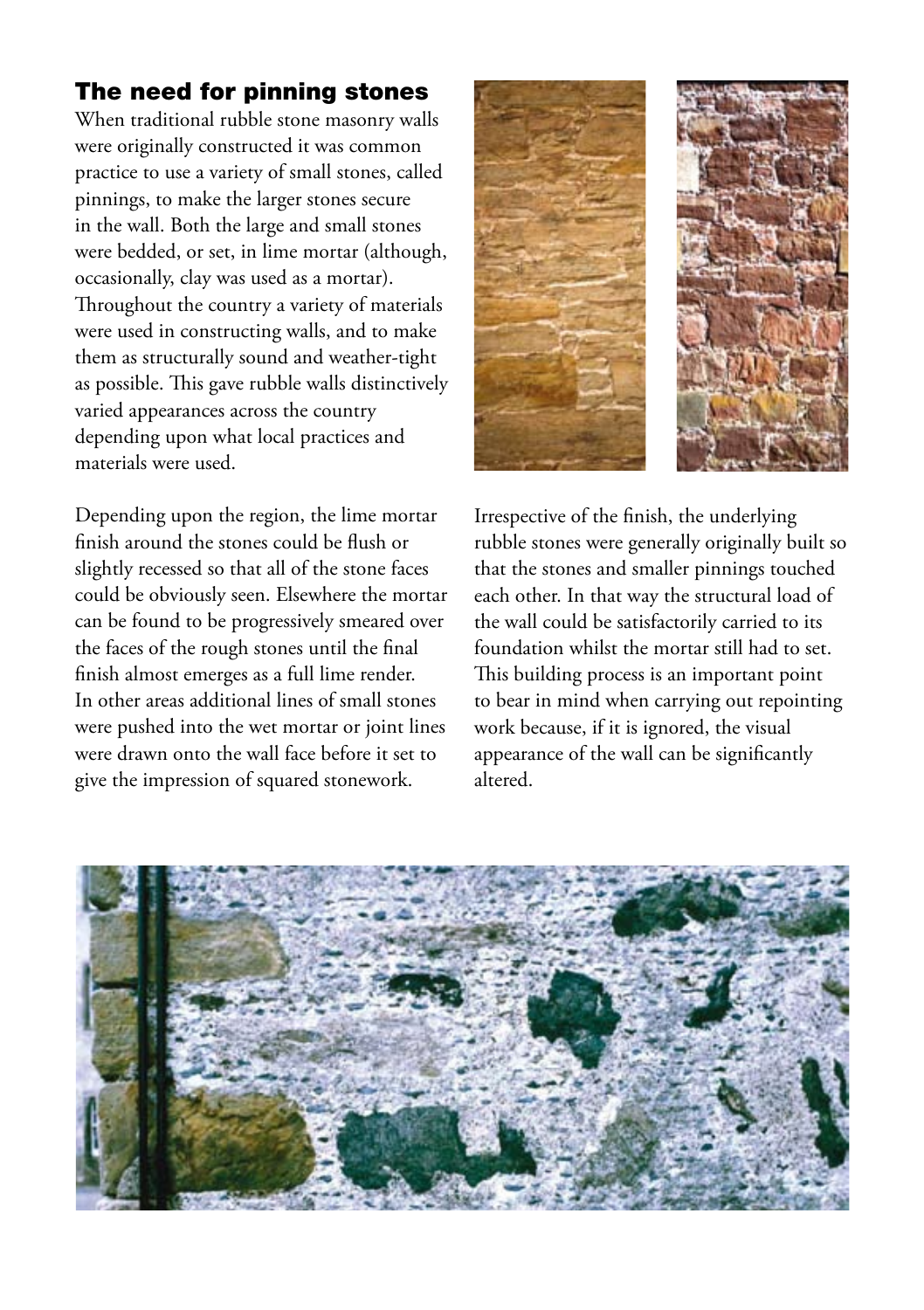# When repointing is required

Repointing will be necessary when the bedding or jointing mortar becomes washed out from the wall and the stones start to become loose and risk falling out of place. If left unattended to rainwater can readily penetrate the heart of the wall and encourage further deterioration. If this is not repaired the wall can ultimately collapse.

In recent times cement mortars have been commonly used for repointing work but this is not recommended as it can also damage the stonework and interior finishes through keeping water trapped inside the wall. Lime based mortars are much more appropriate and effective for masonry repointing work as they let the walls breathe.

 The successful use of lime mortars depends to a great degree on good site practice.



Provision should be made at an early stage for appropriate scaffolding to be built so that the work can progress in an appropriate manner. Before work starts it is always advisable to take some detailed photographs of the area to be repointed. This will give a visual reference of what the wall looked like before any changes are made to it, and the photographs can be regularly used to check the quality of the work against the original appearance as it progresses.

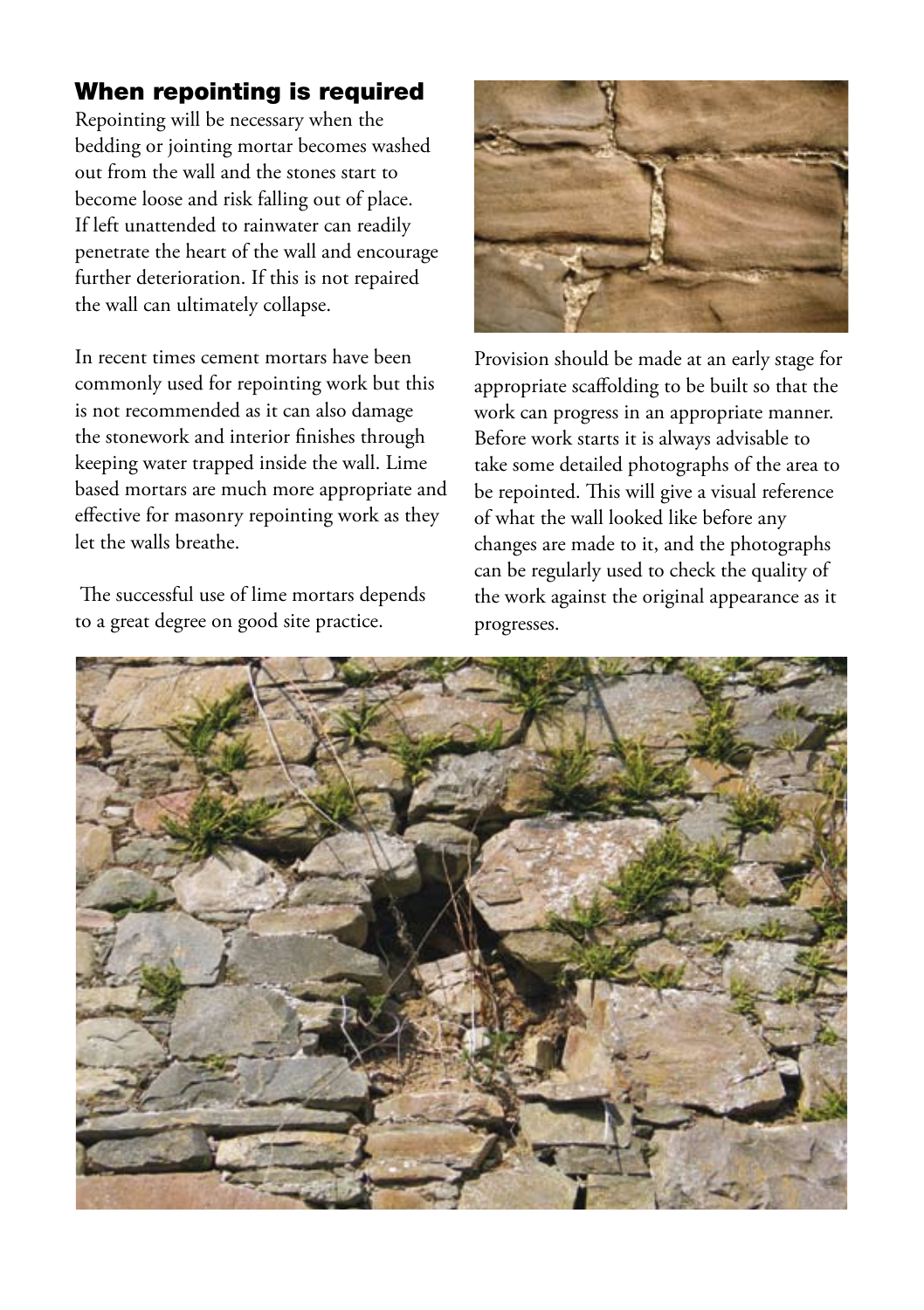# Site preparation

Lime mortar repointing work should not be carried out during periods of heavy rainfall or in frosty conditions. Adequate protection will need to be considered and this could require a fully protected scaffold. It is also necessary to ensure that appropriate access, mortar mixing areas, site protection, the correct equipment and all health and safety requirements are in place at all times.

## Raking out

To provide a sound base for the replacement mortar it is necessary to remove any decayed mortar from the face of the wall and from around the stones. If, at some time in the building's past cement mortars have been used to patch the wall it may be necessary to use a hammer and chisel to carefully break away the cement and re-expose the underlying lime mortar. This needs to be done with care to

inevitable that some of the small pinning stones will become displaced and fall out of the wall. Occasionally some of the larger stones might also become displaced, especially if the wall is in a poor state before work starts. Any displaced stones should be carefully set aside for re-use in their original position when the repointing work takes place.

To ensure all of the loose and decayed mortar is removed the raked out areas should be carefully flushed out with water, taking care to also flush the loose debris down the entire wall face rather than let it accumulate on the faces of lower stonework. The resulting depth of the space into which new mortar needs to be placed should be in the region of two to three times the width of the original joint. Anything less will not give the new mortar sufficient space to set and perform appropriately. In the raking out process,



avoid damaging the edges of the underlying stones. Otherwise, raking out should be done with a variety of thin metal tools which can easily penetrate between the stones to remove the loose or deteriorated old mortar.

The aim of this approach is to reach the position where sound mortar remains in the depth of the wall. In the process it is

power tools should not be used as they can be difficult to control and can badly damage or mark the remaining stonework. During the raking out work it is also important to ensure that all vegetation and any penetrating roots are completely removed from the wall structure. This is necessary to avoid the risk of future damage to the repointed work should the growth re-establish itself.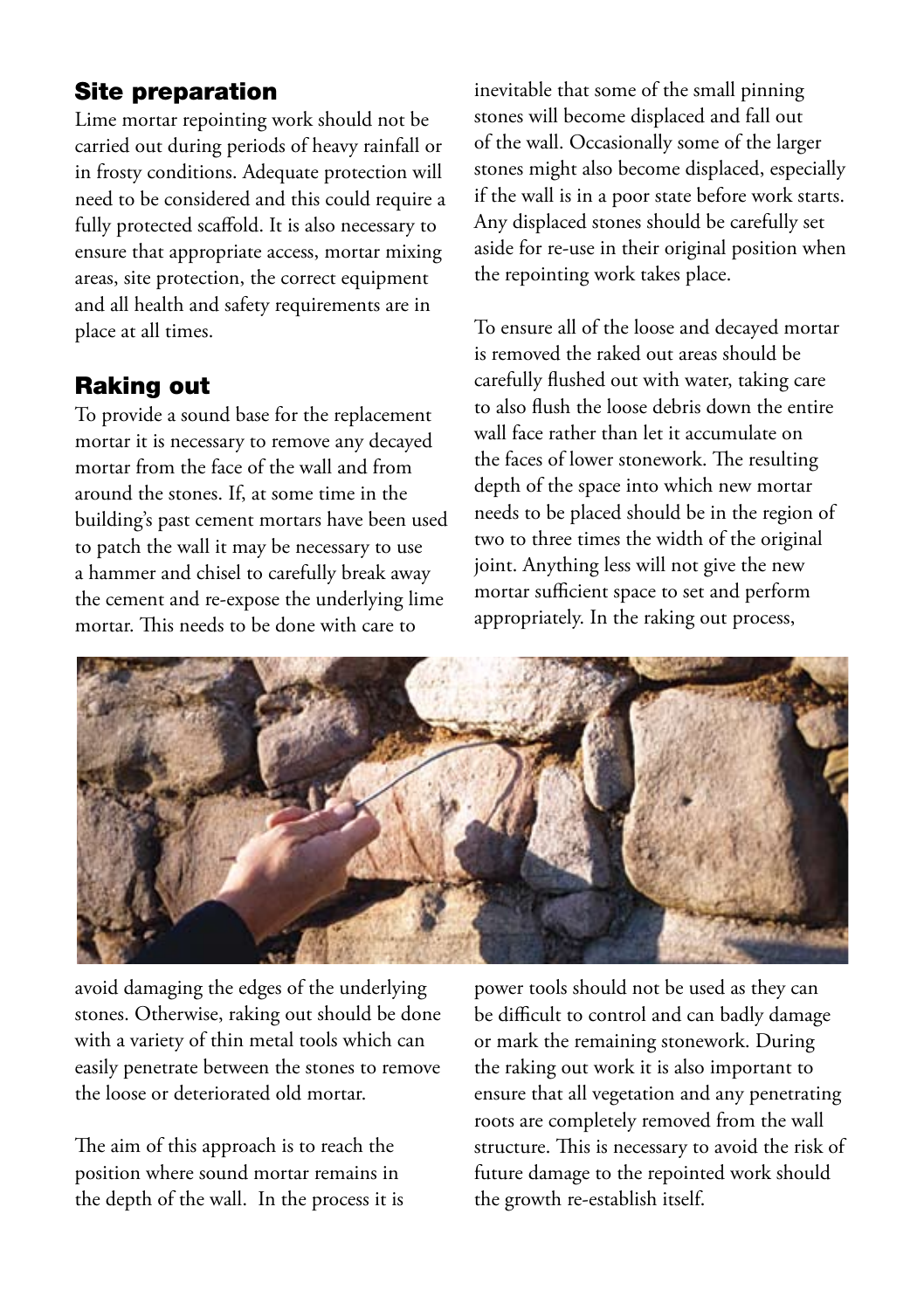

In some cases it may be necessary to dismantle a particularly loose section of wall so that it can be rebuilt during the repointing work. Where this is required it is appropriate to paint a square grid onto the face of the stones before dismantling work starts. Using water-soluble emulsion paint, the loose stonework should be marked with a square grid and this area should be specifically photographed for future reference before work starts. Dismantling should occur so that the stones are carefully laid out beside each other in the manner by which they were taken apart from the wall. That way, using the painted grid lines and pre-work photographs as a reference, they can be readily identified when the time comes to rebuild them back into the original position - carefully removing the painted grid after rebuilding.

### Preparation of mortar

In preparing the repointing mortar it is important to "batch" the volume of the lime and sand materials accurately so that successive mixes can follow the same proportions. It is also necessary to understand the behaviour of lime mortar and how it sets to use it appropriately. In gaining this understanding it is important to recognise that regional variations in the mortar mix can exist and that these should be copied so that

the appearance of the finished work matches the original. To do this properly it may be necessary to obtain some specialist support to analyse what the original mix consisted of to ensure that the replacement material will look right and perform equally well.

#### Tamping

The process of repointing starts with the need to push new mortar back into the heart, or core, of the wall in a process called tamping. Using appropriate tools the mortar should be pressed well into the spaces created by raking out so that it comes into direct contact with the original mortar thereby eliminating any voids. The mortar mix used for tamping should be the same as that used for the final repointing.



## Pointing

During this process it is important to replace any missing pinnings or loose stones back into their original position and to ensure that all the replaced stones make physical contact once more. In doing so, this gives the wall back its full structural strength and original appearance. Any missing pinning stones will generally be revealed by the remaining wide joints, and these should also be replaced as work proceeds. To ensure that the pinnings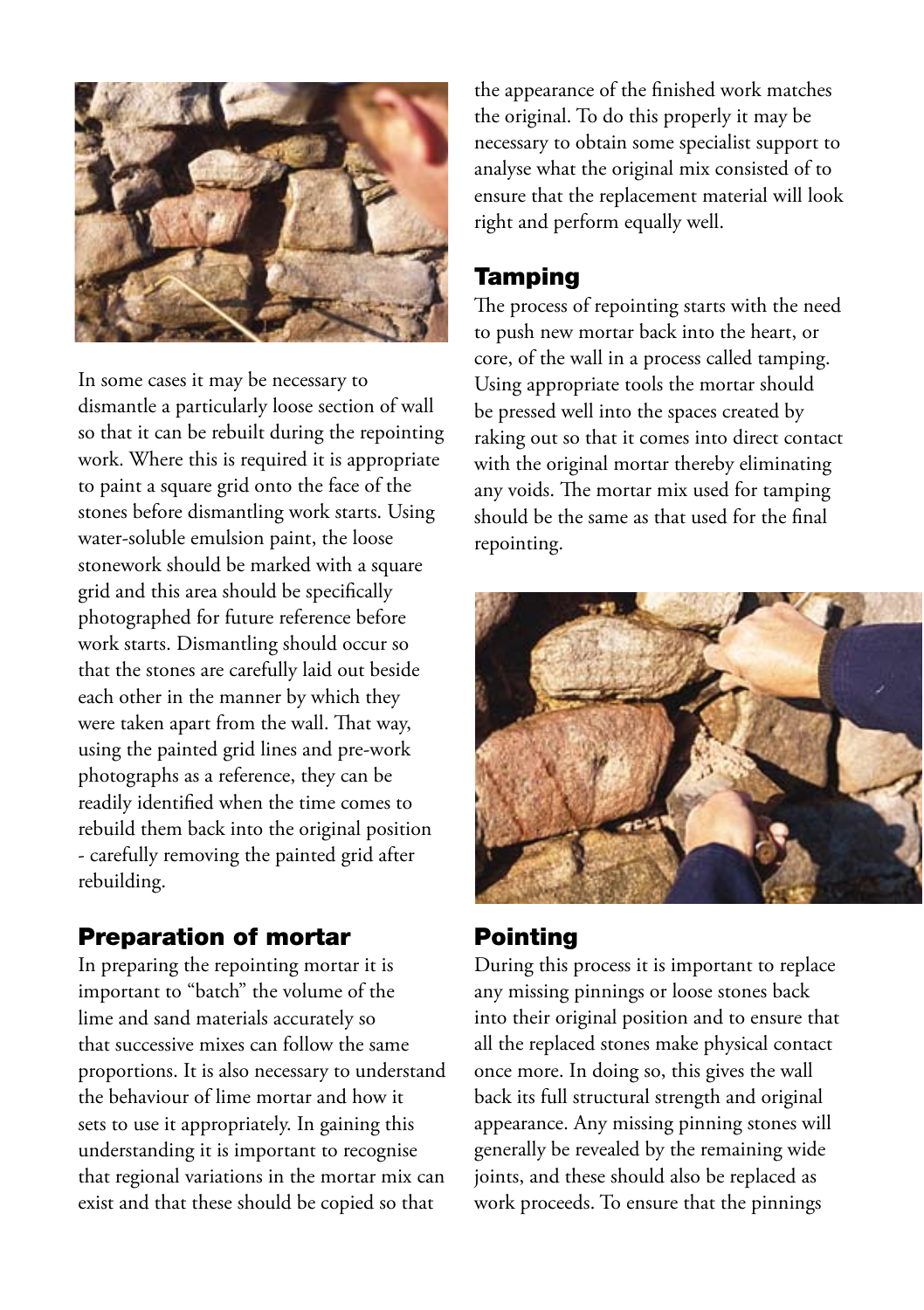

are correctly positioned in the wall the mason will probably have to drive them into the spaces between the large stones using the wooden shaft of the hammer. This is preferable to using the metal hammer head as there is a real risk that the metal could shatter the small stones and render them useless.

As work progresses care also needs to be exercised to finish off the appearance of the wall in such a way as to match the original. The surface finish and texture of the lime mortar is also important to the final appearance. When the mortar has started to set, dabbing the surface with a wet sponge, or gentle stroking with a bristle brush, can be effective in avoiding an overly smooth finish. Reference to the pre-work photographs can assist in creating the right appearance, the final joint size and finish on the rough stonework. This can be difficult to control as sometimes only a few extra millimetres of mortar thickness can lead to the creation of a wider surface finish as the mortar smears on to the face of the rough rubble stonework so particular care is required at this stage of the work to get the finish right.

## Lost pinning stones

The appearance of the wall can be dramatically altered if pinning stones are missed out during the tamping stage of the work. This can often happen as recent repointing practices have tended to ignore the "time consuming" effort that is required to replace the small stones. Consequently, the volume of stone that was originally used in the wall is much reduced, only to be replaced by a similar volume of mortar.

This can give the false impression that only large stones were used to build the wall in the first place, and that they were surrounded by wide mortar joints. This approach not only creates the wrong appearance but it is also a false economy. Because of the increased amount of mortar that has to be used and will be exposed to the weather, there is a greater risk that it will decay faster and the expected life of the repointed work will be much reduced.